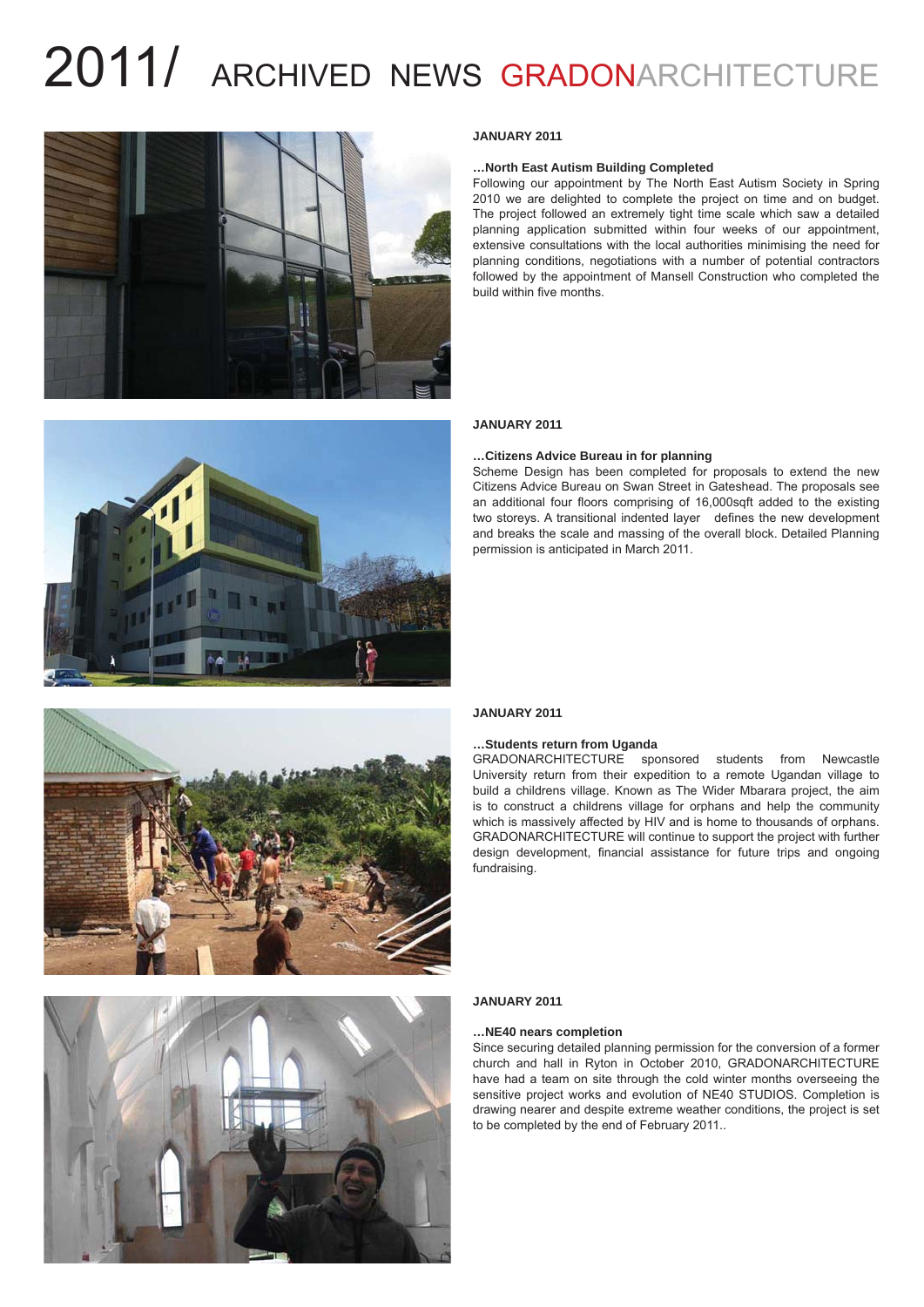



#### **FEBRUARY 2011**

#### **…Old Hall House starts on site**

Work commences on the internal strip out of the existing church hall in readiness for the conversion into a private residential dwelling. Having gained planning approval in October 2010, the proposals see the retention of the existing stone walls and timber roof trusses and the introduction of a new internal steel framed structure to the open plan space which will provide two upper floors of accommodation. The intervention will be modern and contemporary, respecting the existing form and celebrating it through careful use of double height spaces and roof lighting.

#### **MARCH 2011**

#### **…Citizens Advice Bureau planning approval**

Following submission of a detailed planning application in January 2011 for an additional four floors of accommodation comprising of 16,000sqft, planning permission is granted for the proposals. The scheme will now progress through detailed design while further funding is sought.



### northern **LARC**

# finalist

Best Social or Affordable Housing Development awarded to Gradon Architecture Gateshead Council The Gateshead Housing Company for the recognition of high standards of construction and workmanship

Hallgarth Road, Winlaton

#### **APRIL 2011**

#### **…Thingsarechanging in the Ouseburn**

Following release of the final stage competition brief by 1NG, as part of the Yuill Centreland consortium, design commences in response to the brief. The proposals will see the redevelopment of the former Ice Factory site on East Bank, Malmo Quay, Lower Steenburgs, Maling Street and Spillers Quay. Submissions are due for return in April 2011**.**

#### **APRIL 2011**

#### **…Excellence award fi nalist 2011**

Working with Gateshead Council, The Gateshead Housing Company and Local Environmental Services, GRADONARCHITECTURE receive recognition for high standards in The LABC Building Excellence Awards 2011 for Social Housing.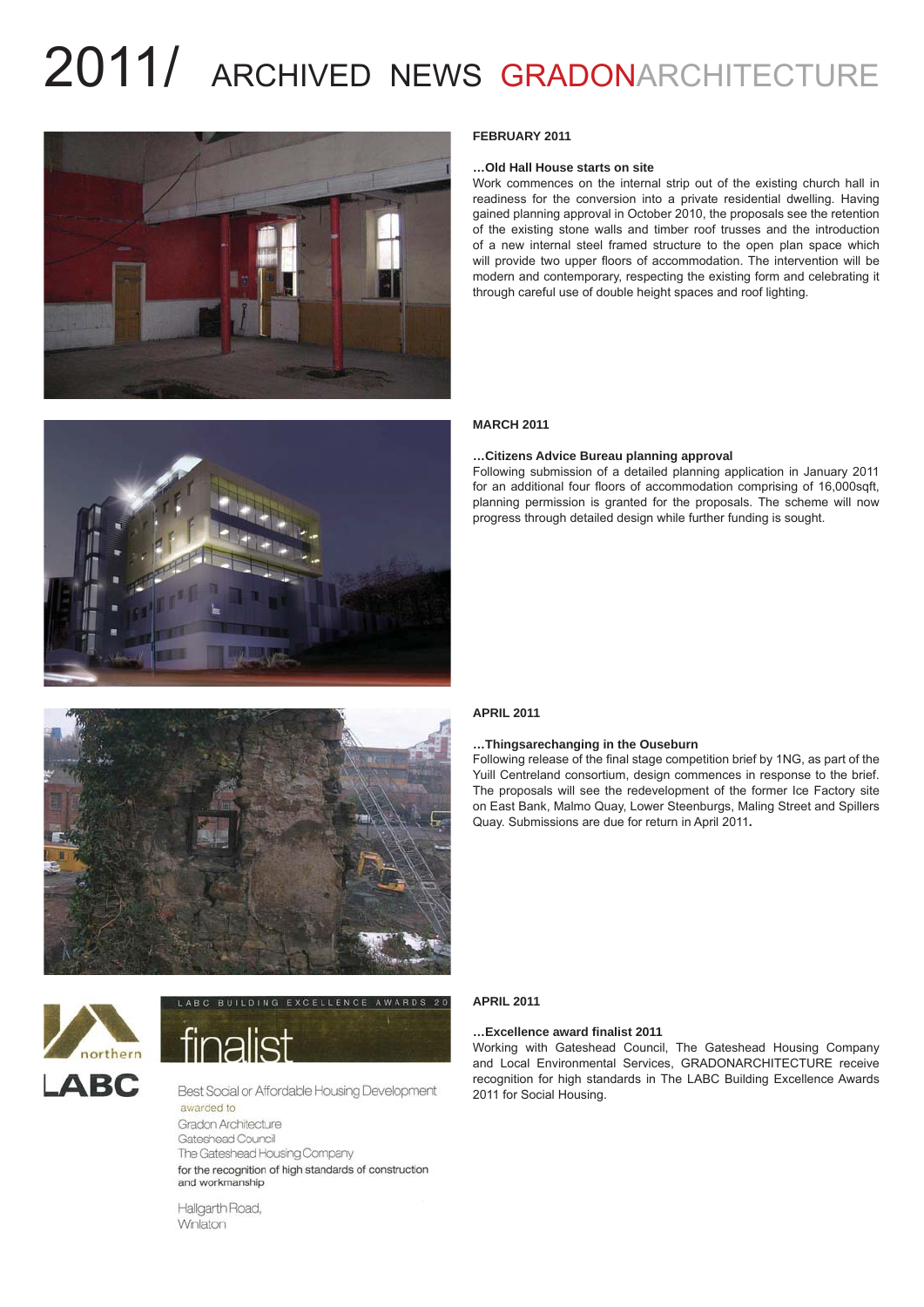



#### **APRIL 2011**

#### **…NE40 Studios Completed**

Having designed and managed the construction process of the conversion of a locally listed church in Ryton into flexible office / studio accommodation, GRADON ARCHITECTURE move into the completed studios. The accommodation will provide the team with plenty of space for creativity and sustained growth.

#### **MAY 2011**

#### **…Another Royal Wedding**

Not to be out done by the new Duke and Duchess of Cambridge, congratulations from all of the GRADON ARCHITECTURE Team to our Sophie who married James on 1 May 2011.

Sophie now becomes Mrs Sophie Dias!



#### **MAY 2011**

#### **…Students prepare to return to Uganda**

Following the success of phase one of the Mhabara Uganda project in the Summer of 2010, a new team of students from Newcastle University assemble for a design workshop at NE40 Studios. GRADON ARCHITECTURE will once again support the project which sees a team of students return to Mhabara in Uganda to commence construction of dining and washroom facilities. Last year saw the completion of the main House of Love orphanage. This year, the students will again finance their own trip and have so far raised in excess £15,000. This year the design is modulated into pre-fabricated units which embrace local building methods and will assist in establishing the cost of subsequent phases of development.

#### **JUNE 2011**

#### **…GVA Fit Out Completed**

Having worked closely with the Newcastle GVA team over the past six months, the GRADON ARCHITECTURE designed workplace for GVA at Central Square One is completed. Located on the fourth floor, the fit-out comprises of circa 8,000sqft and combines open plan team workspace with welfare and conferencing suites which take advantage of panoramic views across the Tyne and the City. Taking four months to construct, the final design takes you on a journey from the central atrium building through the reception, via an organic curved circulation route, revealing differing spaces within while always referencing back to the City beyond.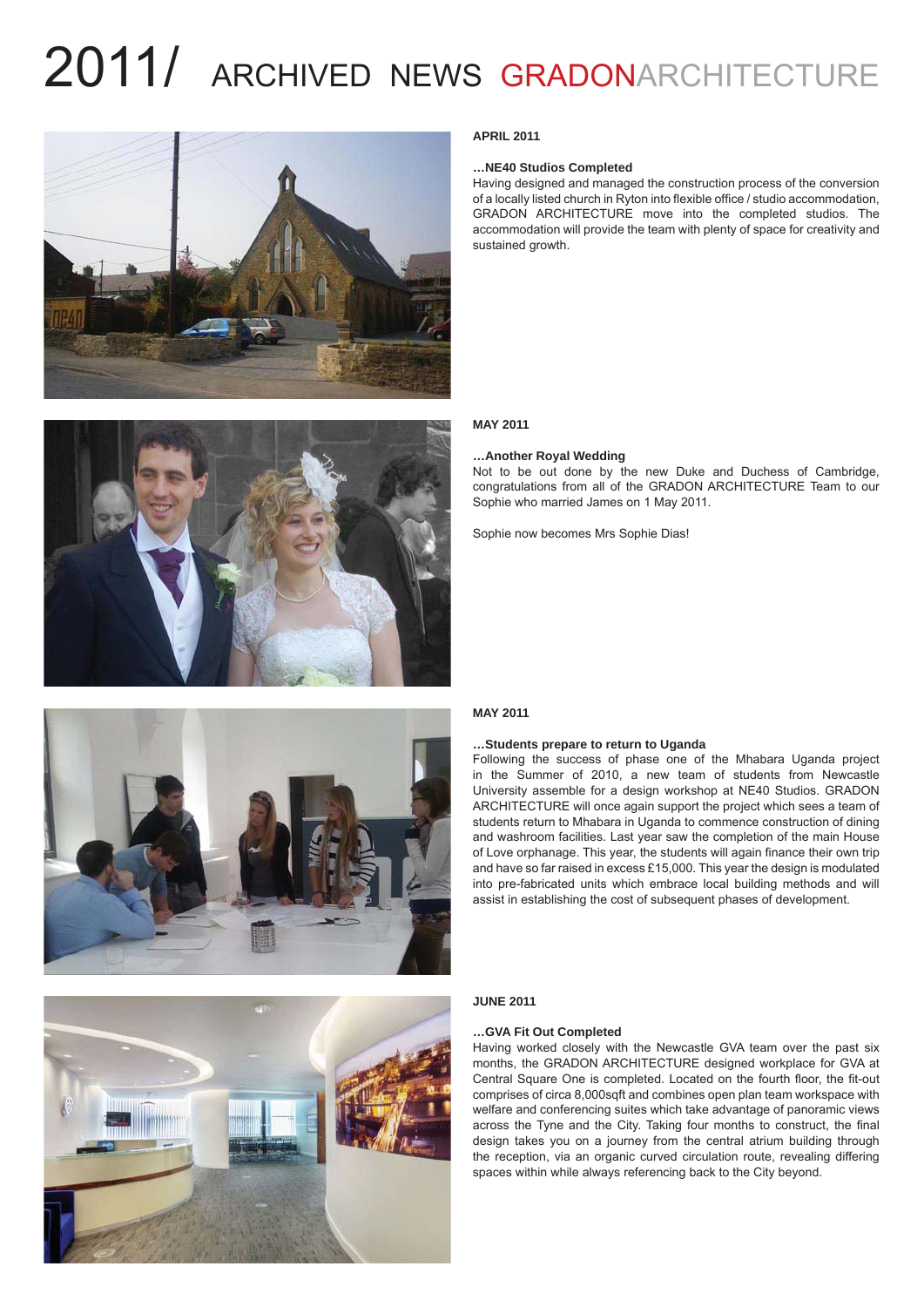



#### **JUNE 2011**

#### **…New additions to the team**

Daniel Dyer and Anzelika Ivanova join the GRADONARCHITECTURE team. Daniel and Anzelika, architecture students from Newcastle and Northumbria Universities respectively, bring yet further experience and dynamism to the team. Together they will be working on A a number of projects including bespoke private residential , a student residential project in Newcastle and a 10,000sqm commercial project in Western Asia. The pair will also lead our submission of an International Design Competition organised by National Geographic.

#### **JUNE 2011**

#### **…Buying Art**

We have decided to showcase the work of MJ Forster as we think his work is pretty great. He is a painter of contemporary British landscapes, living and working in Northumberland, England. All his original paintings are in pure watercolour and a selection of his best works are available as prints. To see his work visit his website www.mjforster.com or his gallery on St. Mary's Chare in Hexham.



#### **JULY 2011**

#### **…Tree Houses in Paradise**

Architecture is not all about buildings…it's about people! Architecture responds to people's needs and its simplest form, mans need for basic forms of shelter. Some of the team have a little fun designing a simple form of shelter with beach huts and tubes suspended from lofty palm trees on a paradise beach. Our in-house design flutter gets us all thinking at a simple level, provides a bit of fun and lively discussion but most importantly gets us all thinking in a different way about our current projects in hand.



#### **AUGUST 2011**

#### **…Code 4 homes completed at Norfolk**

Working with Gateshead Council and Local Environmental Services, Norfolk Avenue is completed on site. Constructed in timber frame and dressed in brickwork, render and timber cladding, each dwelling provides accessible accommodation and utilises a number of green and renewable technologies under The Code for Sustainable Homes initiatives.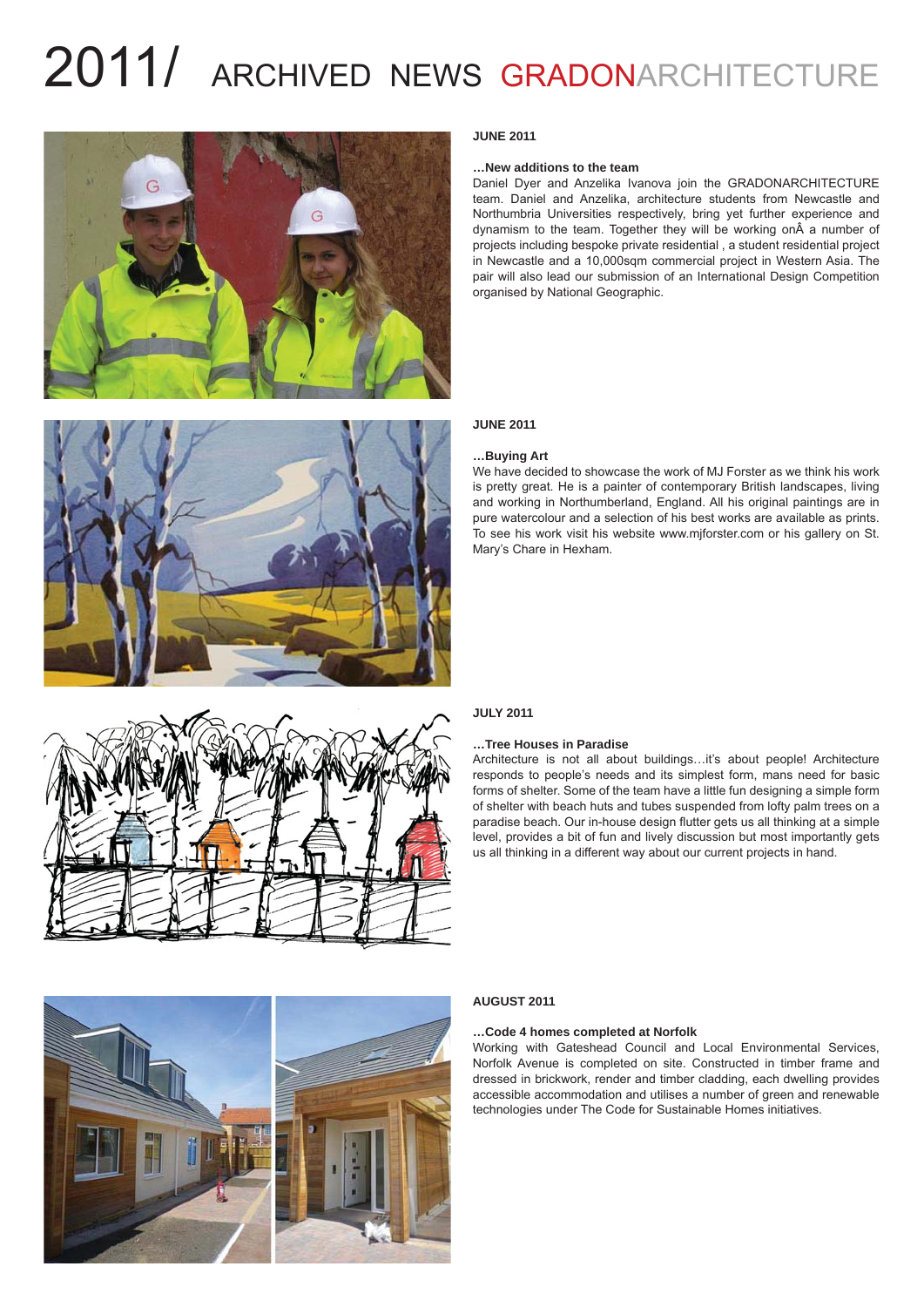

#### **AUGUST 2011**

#### **…Bringing the new to Old Hall**

Following five months on site, the internal forms of the private residential dwelling start to take shape. Project Managing the whole development on a day to day basis, GRADONARCHITECTURE have at times got their own hands dirty, designing and working with the tradesmen on site. This hands on approach is integral to the ethos of the practice. Following the retention of the former stone built Church Hall, the large volume of internal space has seen the installation of an independent steel frame which provides two upper floors of accommodation. The ground floor will enjoy open plan living and a grand full height hall over the dining area which will be bounded by steel and glass balustrades and the retained arched lancet window.



#### **…More affordable living on the way**

Three separate developments progress on site throughout Gateshead providing a mix of accessible, bungalow and family dwellings. Each is designed to Code for Sustainable Homes standards, Lifetime Homes and Secure by Design standards. The sites at Portobello, Cranesville and Crestahaven each present site specific issues which are addressed in the GRADONARCHITECTURE design  $A \in H$  these include the integration within the existing urban fabrics, the careful retention of mature trees and exploitation of existing site topographies.



#### **SEPTEMBER 2011**

#### **…Crocked**

Having completed all of the necessary due diligence and designer risk assessments, Graham suffers the indignity of falling off a ladder rupturing his groin ligaments effectively ending his sporting and charity events for the year. Plans for this years Great North Run, Kielder Marathon and The Buccleuch Challenge all have to be abandoned. Next Year! In the interim the recovery period proves to be a useful rest bite to take stock and strengthen…THINGRSCHANGING…



#### **SEPTEMBER 2011**

#### **…Lone Rider for Buccleuch Challange**

You've got to be in it to win it and it's not about the winning but the taking part! This was taken to the extreme in this year's Buccleuch Challenge as Stu ploughed a lone but very resilient figure, successfully navigating the mountainous 50km terrain to finish an admirable third in his class, however due to his injured team mates non participation, was penalised placing him last. Graham and Chris recovering from their respective injuries, were only able to give moral support at the various vantage points en-route and of course in the bar! Well done to The Dukes of Hazard aka Buccleuch who were comfortable winners and perhaps a little familiar with the course?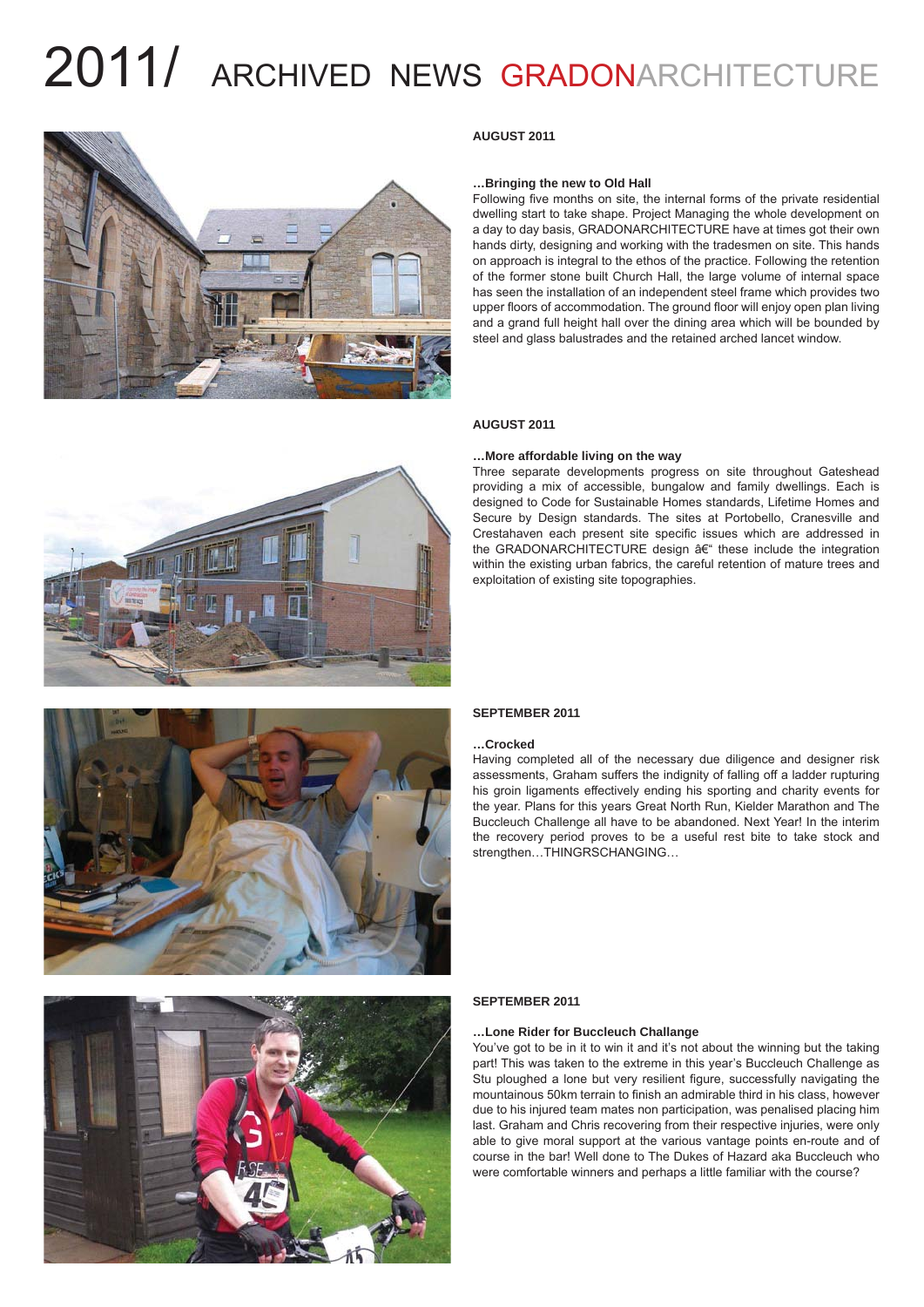

www.widermbararaproject.btck.co.uk



#### **OCTOBER 2011**

#### **…Mhabara project enters it's third year**

Following two successful years working with students from Newcastle University, GRADONARCHITECTURE continue with their commitment to the project. Interviews have been completed and candidates selected for The Summer 2012 Project Expedition to Mhabara in Uganda. The main orphanage has now been completed and the following months will see a number of design workshops at Ne40 Studios and fund raising events undertaken with the students to plan and raise money for the construction of the proposed dormitory blocks. Kind donations can be made via the website or through GRADONARCHITECTURE.

#### **OCTOBER 2011**

#### **…Back to University for Graham**

Design Director Graham McDarby commences another year of Professional Practice lectures for the fifth years at Newcastle University School of Architecture. Widely recognised as not the most stimulating of lecture modules within the RIBA Part 2 course, the fundamentals of Professional Practice are an essential tool required to deliver exciting innovative architecture. The students represent the talent and future of our industry and by sharing real life experiences of how to design, cost, manage and build their ideas hopefully instils knowledge and encourages them to stick with Architecture in these difficult times.



### **NOVEMBER 2011**

#### **…Mixed use development in for planning**

Following extensive consultations with Stockton Borough Council revised plans are submitted for planning permission to transform the former site of Springs Health Club on Teesside Park. The proposals will transform the former health club site into a 66 bedroom Travelodge, a Nandos restaurant as well as a Mitchells and Butlers pub style eaterie. The redevelopment will not only see a £7.5million of private money being invested into the site but will also see the creation of 64 full time roles across all three outlets. Subject to planning permission, works are anticipated to commence in early 2012, with the project earmarked for completion by Autumn 2012.



#### **NOVEMBER 2011**

#### **…Proposals completed for Kazakhstan offi ce**

Stage D proposals are completed for the development of an 80,000sqft commercial regional headquarters in Kazakhstan. The development represents the first of a number of planned commercial and mixed use schemes in the region. Comprising of six floors and basement parking the building form emerges as two wings located about a central core offering flexible open plan spaces with meeting and conferencing suites. The form responds to the site and takes advantage of long ranging views of snow capped mountains.